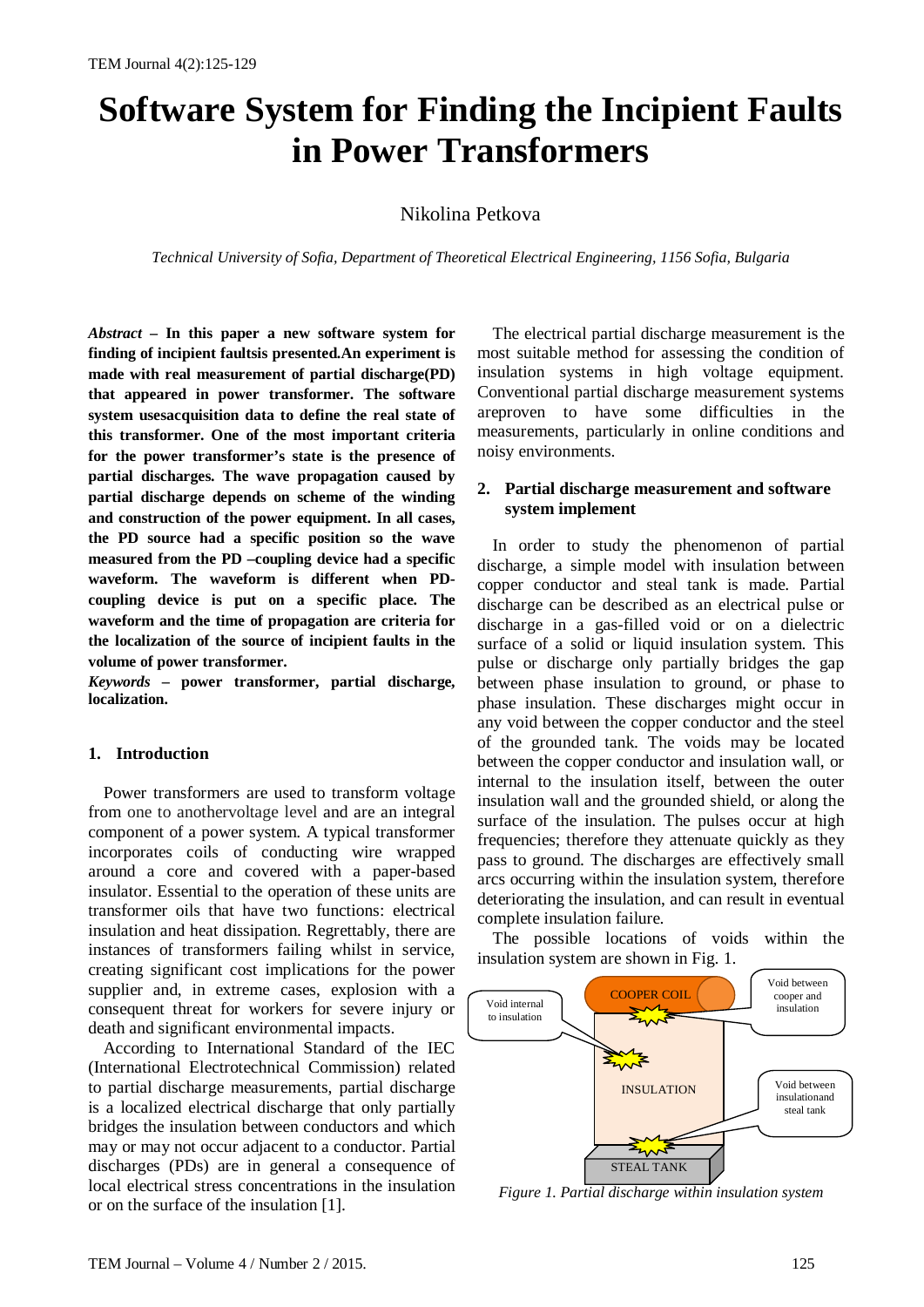The other area of partial discharge, which can eventually result, is insulation tracking. This usually occurs on the insulation surface. These discharges can bridge the potential gradient between the applied voltage and ground by cracks or contaminated paths on the insulation surface. This is illustrated in Fig. 2. The above can be illustrated by development of a simplified model of the partial discharges occurring within the insulation system[4].



 *Figure 2 Surface partial discharge*

Themeasurement of the partial discharge begins with placement the sensors around the transformer. The transformer is shown in Fig. 3.The outputs are linked to the digital oscilloscope. Measurement circuit consists of measuring transducers (sensors) with bandwidth from 1 to 400MHz, connecting cables with same length and digital oscilloscope with bandwidth 400MHz, 2,5GSa/s.



*Figure 3. Power transformer*

In order to improve the existing analysis of measurement result a software systembased on an algorithm for localization of partial discharges in the volume of the transformeris made.Time delays of the electromagnetic waves travelling in the volume of the power transformer, from the assumed location of the partial discharges to the location of each of the measuring sensors, turned out to be of a paramount importance.

When the measurement system is connected, the signals are registered. Next, the partial discharge (PD) impulses are separated and the data is transferred to the Module of Comparison. The time delay between registered PDs is obtained from each measuring channel as well as the time of their occurrence. This information is then transferred into the Module of Calculation, where the approximate position of PD is calculated with  $x$ ,  $y$  and  $z$ coordinates. This position of the PD is visualized through the Module of Visualization and an expert determines this part of the transformer where the partial discharge occurs. Using the partial discharge signal structure, the Module of Classification determines the type of the partial discharge. Together with the chemical condition of the oil in the power transformer, the final decision is taken from the Module of Decision.

The block diagram of software system consists of described modulesthat explain the process step by step, as shown in Fig.4.



*Figure 4. Block diagram of a software system*

## **3. Input signals**

The signals are acquired from the sensors and they are transferred to the local control centre where they are processed.

The method that is applied for determining the position of the partial discharge uses the relative delay of the signals from different sensors. Based on the first appearance of the filtered signals, their delays are easily calculated. The procedure can be carried out in various ways.

Signals from the measurement with their delays are shown in Fig. 5.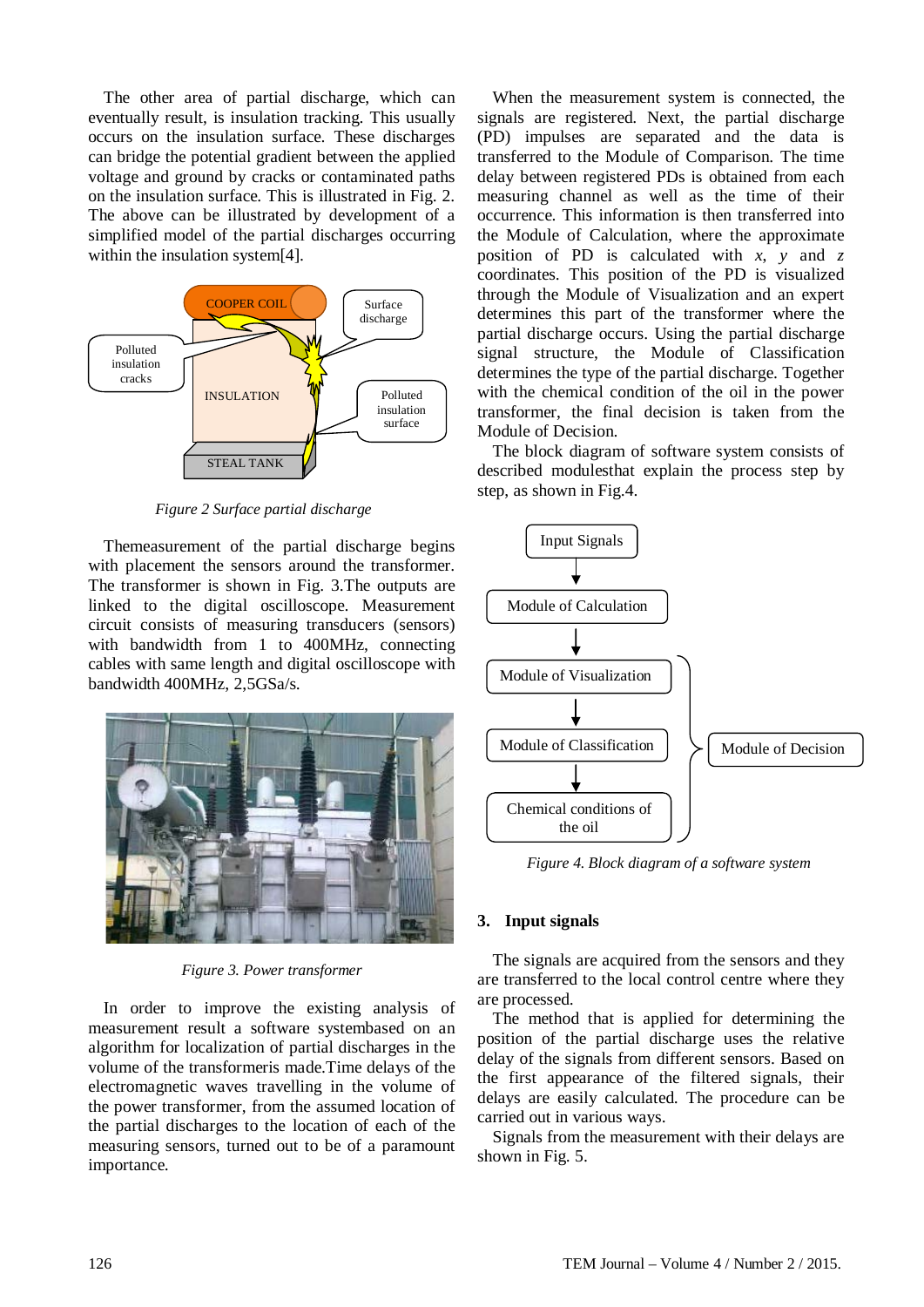

# **4. Module of Calculation**

In order to localize the flaw in the power transformer every source of partial discharge has to be connected to a flaw, which does not change its place in the volume of the transformer. The aroused electromagnetic wave is distributed both in the winding of the transformer and in the volume of the insulation construction and reaches the place, where the measurement is taken with a delay, corresponding to the speed of propagation. During propagation, the electromagnetic wave is being refracted, cut and deformed depending on the path taken. Consequently, the shape of the voltage or current wave, measured by the instruments is unique for every source of partial discharge and every place of conducting the measurement.

The input data is: the number of measurement sensors, the speed of electromagnetic wave from PD, the coordinates of the sensors and the time delay.

n – number of measurement sensors (in this

example the sensors are six);

V– speed of the electromagnetic wave calculate from calibration data;

Xi, Yi, Zi – coordinates of the sensors;

Delta Ti – time delay for each sensor.

In the Module of Calculation all parameters have to be given in International System (SI). The results are the coordinates of partial discharges in the power transformer volume, i.e. there is information for the estimated position of the fault with the exact coordinates *x*, *y* and *z*.

| Form1                               |                |                  |        |          | 画<br><b>ICIDE</b> |
|-------------------------------------|----------------|------------------|--------|----------|-------------------|
| $n = 5$                             |                | $\mathbb{X}$ [m] | Yi [m] | $Zi$ [m] | delta Ti [s]      |
| $V = 1220000$ m/s                   | $\mathbf{1}$   | 0.3              | 0.3    | 0.4      | $\mathbf{0}$      |
|                                     | $\overline{2}$ | 0.1              | 4.1    | 0.2      | 0.0000000067      |
| ,,,,,,,,,,,,,,,,,,,,,,,,,<br>Сметни | 3              | 1.4              | 0.667  | 0.77     | 0.0000000049      |
|                                     | 4              | 1.4              | 2.956  | 0.77     | 0.0000000079      |
| $X=0.232$ m. $Y=1.793$ $\boxed{5}$  |                | 1.4              | 3.236  | 0.77     | 0.0000000116      |
| $Z=0.335$ m.                        |                |                  |        |          |                   |
| t=12.500 ns                         |                |                  |        |          |                   |
|                                     |                |                  |        |          |                   |
|                                     |                |                  |        |          |                   |
|                                     |                |                  |        |          |                   |

*Figure 6. Module of Calculation screenshot*

## **5. Module of Visualization**

When the position of the partial discharge is calculated in the corresponding coordinate system, the exact location has to be verified.

The Module of Visualization is started and "Model parameters" is chosen, then two functions are allowed - "Coils" and "Sensors". The geometric parameters of coils and sensors should be entered. The data is shown in Fig. 7 and Fig. 8

| Coils |     |                                                    | $\equiv$ |     |
|-------|-----|----------------------------------------------------|----------|-----|
|       |     | Coil No Radius m. X-Coordinate Y-Coordinate Height |          |     |
|       | 0.3 | 0.3                                                |          |     |
|       | 0.5 | 1.2                                                |          |     |
|       | 0.5 | 2.3                                                |          |     |
|       | 0.5 | 3.4                                                |          | - 2 |

*Figure 7. Geometric parameters of coils*

| Sensors |                                                  |       | $\overline{\mathbf{x}}$<br>▣ |
|---------|--------------------------------------------------|-------|------------------------------|
|         | Sensor No X-Coordinate Y-Coordinate Z-Coordinate |       |                              |
|         | 0.3                                              | 0.3   | 0.4                          |
| 2       | 0.1                                              | 4.1   | 0.2                          |
| ٦       | 1.4                                              | 0.667 | 0.77                         |
|         | 1.4                                              | 2.965 | 0.77                         |
|         | 1.4                                              | 3.236 | 0.7                          |
|         |                                                  |       |                              |

*Figure 8. Position of sensors*

The aim of this module is to visualize the main framework of the transformer under investigation, the positions of the measuring sensors and the position of the partial discharge – big red sphere shown in Fig.9. Based on the image, the operator has to decide where the exact place of the partial discharge is.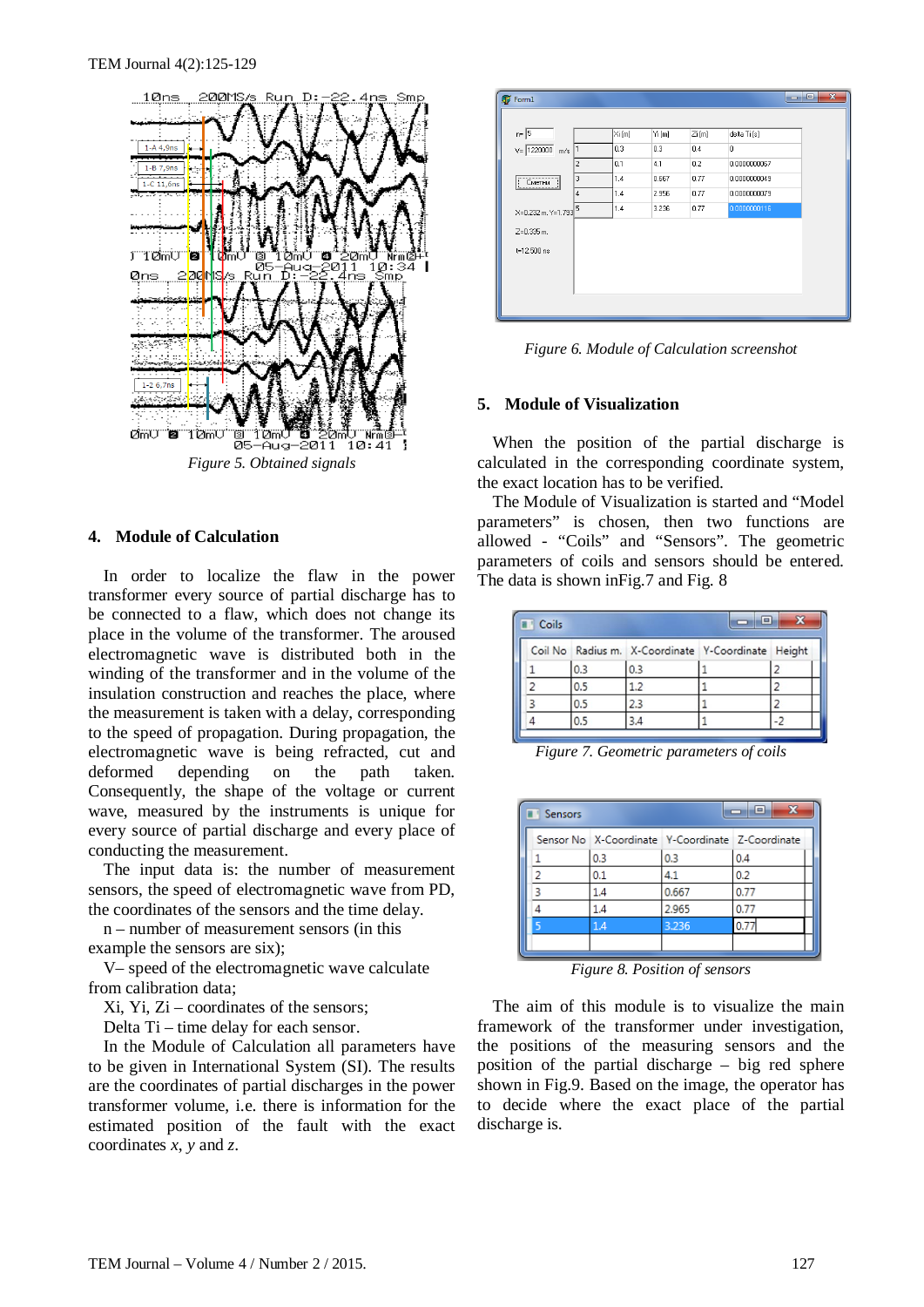

 *Figure 9. Module of Visualization screenshot*

# **6. Module of Classification**

After acquiring the data from the Module of Visualization, the analysis continuesin the Module of Classification. The most popular cases for partial discharges appearance are given in IEC 60076- 3:2000-03. These cases depend on parameters such as location of discharges on test voltage, variability of response, relative magnitude of discharges on positive/negative half cycle and variation of discharge magnitude depending on test voltage and time of application.In the specific case the data is different.

In this measurement the input data is:

 Location of discharge: most pulses in advance of the voltage peaks

 $\checkmark$  Variability of Response: Steady or repeated motion.

 $\checkmark$  Relative Magnitude of discharge: Similar magnitude on both half cycle.

Test voltage: Constant with test voltage

Time of application: Constant with time

| Location of Discharge<br>on Test Waveform                                                                                                        | Variability of Response                                                                            | Relative Magnitude of<br>Discharges                                                                                                                                                          | <b>Test Voltage</b>                                                                                                                            | Time of Application                                                                                                      |
|--------------------------------------------------------------------------------------------------------------------------------------------------|----------------------------------------------------------------------------------------------------|----------------------------------------------------------------------------------------------------------------------------------------------------------------------------------------------|------------------------------------------------------------------------------------------------------------------------------------------------|--------------------------------------------------------------------------------------------------------------------------|
| Location of Disch, on Test Waveform<br><sup>(b)</sup> Most pulses in advance of<br>the voltage peaks<br>C) On both sides of the<br>voltage zeros | Variability of Response<br>Random movement<br>Steady or repeated<br>motion<br>Stationary<br>Steady | Relative Magnitude of Discharges<br>· Similar magnitude on<br>both half cycles<br>© Different magnitude<br>on two half cycles<br>C On one half<br>Similar magnitude at<br>both voltage zeros | <b>Test Voltage</b><br>Constant with test<br>Voltage<br>Rises with test voltac<br>Constant with test<br>voltage, on one half<br>Rises on other | Time of Application<br>Constant with time<br>Falls slowly with time<br>Rises slowly with time<br>Rises rapidly with time |
| different measures has to be performed                                                                                                           |                                                                                                    | The program determines the partial discharge type. Depending on the type of the partial discharge                                                                                            |                                                                                                                                                | Calculate<br>Result Case<br>J                                                                                            |

*Figure 10. Module of Visualization screenshot*

The output data is the result case J**.**Indication: Internal discharges. Usually it is a gap between two quite independent metallic objects (or a single metallic object and earth) across which a voltage is

produced by electrostatic induction from the test circuit. The disturbance may, for example, be caused by metallic objects lying on the ground. It should be noted that similar but very large discharges may be produced by gas discharge tubes built into the input circuit of the discharge detector for overvoltage [2].

## **7. Module of Decision**

This module determines the state of the power transformer. The most important parameters regarding the final decision about the actual transformer state are the location of the partial discharge, the partial discharge case and the transformer oil conditions.

According to IEC 60076-3:2000-03 [2]the most possible cases of partial discharge occurrence are A, B, C, D, E, F, G, H, J, K, L, M and N. The possible locations of partial discharges are in the tank, windings, leads, tap changer and the other.

In this paper, the results from the chemical conditions of the oil could be summarized as GOOD OIL (if the concentrations of the gases are **incompliance** to standard IEC 60599 [3]) or BAD OIL (if the concentrations of the gases are **notin compliance** to standard IEC 60599 [3]). These results are used in the decision module where the operator takes the final decision regarding the emergency of detected the partial discharge. In substations, information for the condition of the oil is provided by technical labs in six month intervals.

| Case of PD occurrence                   | Partial Discharge<br>location                                                                                                            | Oil condition                                                                      |                                      |  |
|-----------------------------------------|------------------------------------------------------------------------------------------------------------------------------------------|------------------------------------------------------------------------------------|--------------------------------------|--|
| Case of PD occurrence<br>$\bullet$<br>u | Contact Committee Contact Contact<br>Partial Discharge location<br><b>C TANK</b><br>C WNDG<br><b>B</b> LEADS<br>C TAP CHANGER<br>C OTHER | Oil condition<br><b>B</b> Good<br>C flad                                           | Calculate<br>Result<br><b>DANGER</b> |  |
|                                         |                                                                                                                                          | The program based on Classification Module determines working state of Transformer |                                      |  |

*Figure 11. Module of Decision screenshot*

The software determines the level of the power transformer criticalstate. It can be: Work, Attention or Danger.

The software result was: Danger. It means that the transformer should be open for repairing as soon as possible.

The software which determines the level of critical state ofthe power transformeris describedin this paper. There are many methods to diagnose the state of the power transformers. The electrical method of